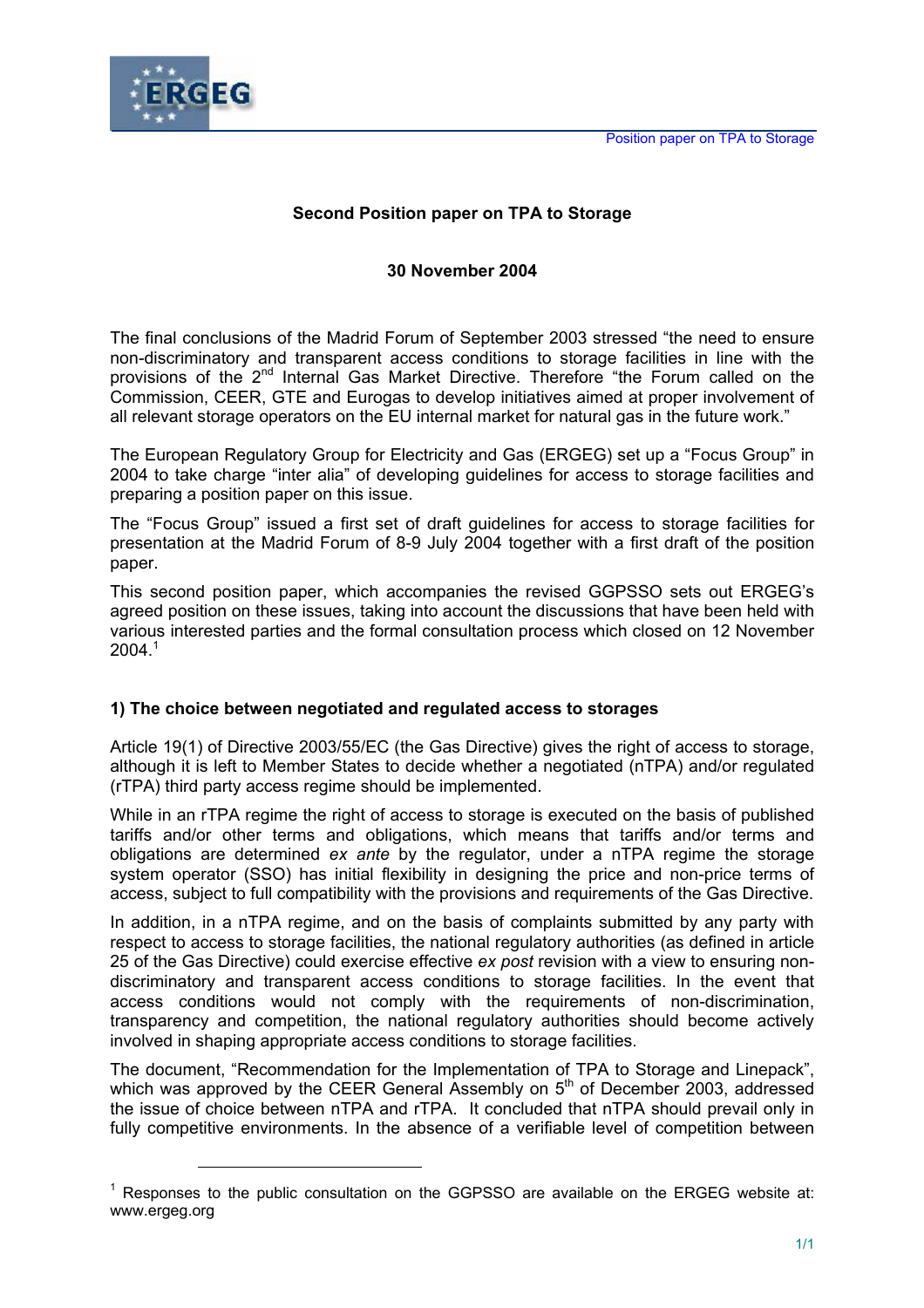

storage facilities and with the other flexibility services, rTPA should be adopted and the national regulatory authorities would be in charge of granting fair access conditions. However, since the results of both regimes (nTPA or rTPA) *should be equal, in order to comply with the principle of non-discrimination and competition embedded in the Directive* (Interpreting Note), a minimum set of core conditions is desirable on a European basis. This minimum set should apply irrespective of the choice for either rTPA or nTPA.

Competition does not in itself rule out the importance and relevance of guidelines for good practice – as they will help to continue to facilitate the development of effective competition. In addition, because nTPA may be adopted in countries where competition in the flexibility market is not fully functioning, the applicability of the GGPSSO should not be subordinated to an assessment of the level of competitiveness of the flexibility market. Moreover, the Gas Directive imposes TPA and it helps to provide guidelines on the types of outcomes in terms of effective access to storage that would be expected even in truly competitive markets.

Both in cases of rTPA and nTPA, national regulatory authorities should ensure that the SSOs do not discriminate between storage users, and in particular that there is no differential treatment of affiliated company. In a case of a SSO being part of a vertically integrated company, the SSO has to draw up a document setting out all terms and conditions with the affiliate company to be made available to the national regulatory authority in charge of ensuring non discriminatory access.

In its draft discussion paper on "Negotiated and regulated TPA for storage" presented at the 8-9 July 2004 Madrid Forum, the Commission stated that "Where storage still represents an essential facility, the obligatory requirement of effective, non-discriminatory access will not be achieved without clear regulatory oversight. In non competitive storage markets therefore, in the event that a Member state chooses negotiated TPA, national regulatory authorities will have to make careful use of their mandatory powers under Article 25 of "ensuring non discriminatory, effective competition, and the efficient functioning of the market, monitoring in particular the access conditions to storage".

# **2) Public Service Obligations (PSOs) obligations**

As for the choice between rTPA and nTPA, rules related to public service obligations are typically under the Member state competence, who can delegate part of his power to the regulator. Therefore subsidiarity related to PSOs is important.

PSOs can be achieved through obligations in terms of outcomes imposed on shippers or other actors (for instance, shippers may be obliged to ensure supply to customers in case of particular events e.g. coldest winter in 20 years) or through obligations of means (e.g. mandatory volumes of storages); in general obligations of results better fit to open and competitive gas markets. In addition, for security of supply purposes, the Commission takes the view *that where gas could economically and reasonably be replaced by an alternative fuel, PSOs should not constitute any grounds for the restriction of competition* (Interpreting Note – Security of Supply Provision for Gas). Hence GGPSSO should be developed in harmony with these ex-ante choices.

Common rules in relation to PSOs have been identified. Obligations related to *PSOs shall be clearly defined, transparent, non discriminatory, verifiable* […] (Directive 2003/55/EC, article 3(2)) and consistent with the scope of this Directive: they should not be used as an instrument to close the access to storage and hamper market development. The implementation of PSOs must affect the development of trade and competition only in the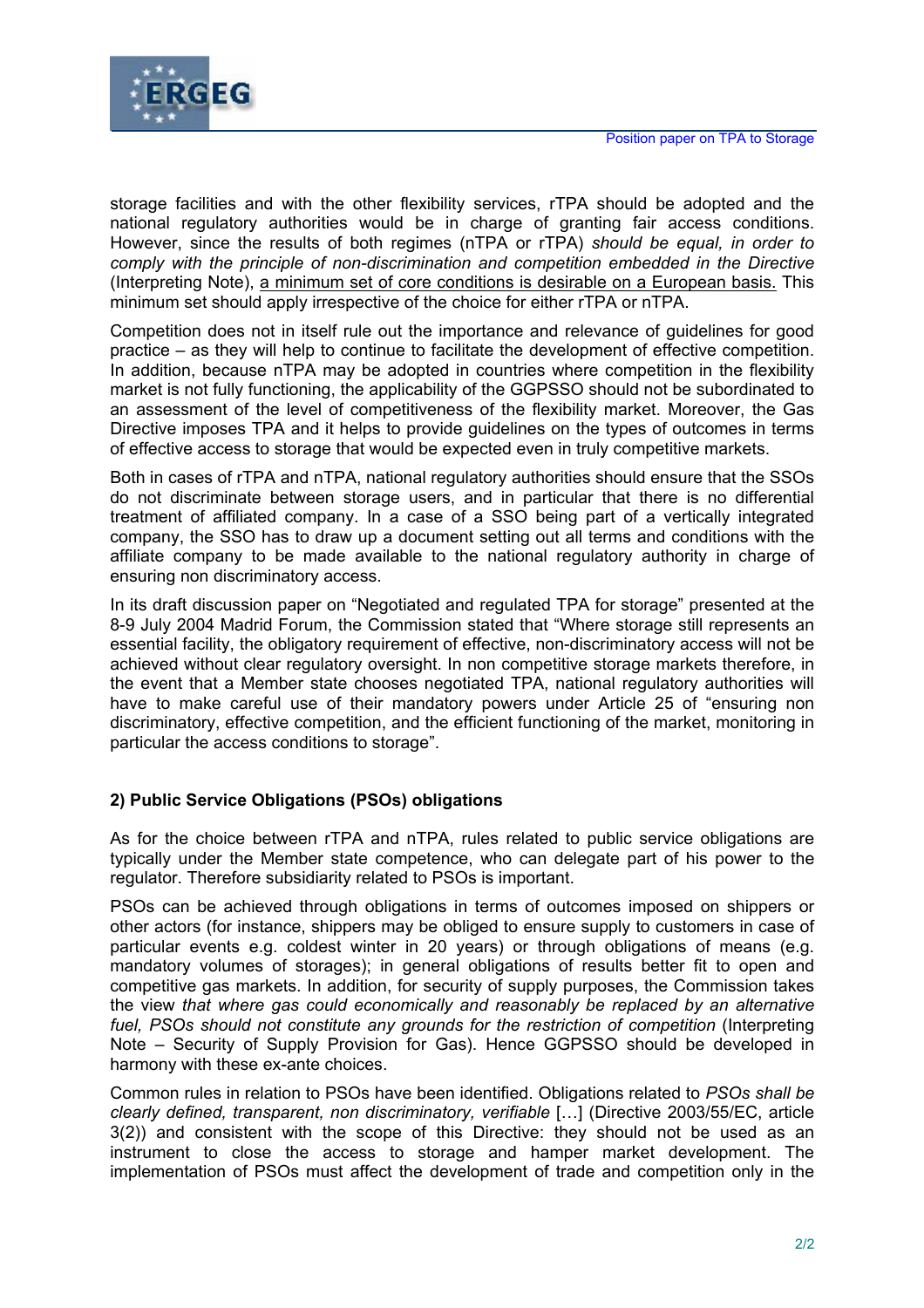

least possible manner, whether these PSOs are incumbent upon the storage users or the SSOs themselves.

Equally, when SSOs are required to grant priority treatment to storage users to whom PSOs have been imposed, this priority treatment must be restricted to what is indispensably necessary to guarantee proper implementation of the PSO.

Therefore, whichever party responsible for PSOs is, it shall demonstrate upon request to the national regulatory authority that their requested capacity reservation in storages for PSO purposes is no more than what is required to satisfy the relevant PSO.

Companies with PSO imposed should enjoy the same treatment. This means that storage capacity reserved for the proper implementation of PSOs must be made equally available, on TPA basis, to all companies carrying out PSOs in accordance with the PSOs they are actually responsible for. Any possible newcomer burdened with PSOs must get the same right and treatment with respect to access to storage: *in determining the storage needs for fulfilling PSOs, there must be no discrimination against newcomers* (Interpreting Note).

#### **3) Non discrimination and confidentiality of information**

Storage facilities can be either integrated with the production or supply branch, or operated by legally unbundled Storage System Operator (SSO), or operated by a combined Transport Service Operator (TSO) and SSO.. Confidentiality requirement is important in any case and in particular in the case of an integrated company as the Gas Directive does not require the legal unbundling of the supply branch and the SSO of an integrated company. Actually, the SSO is committed to confidentiality provisions of Directive 2003/55/CE Article 10. This concern can be addressed by ensuring that information available to the SSO concerning its storage and processing business remains confidential.

In particular:

- commercially sensitive information from storage users' account remains confidential. Any information available to the SSO concerning its storage and processing business shall not be passed to other possible parts of the company in advance of being provided to all market participants; staff working for the affiliate business if any (e.g. supply) should have no access to information which could be commercially advantageous, such as details on actual or potential storage users, and is not made available to all market parties. The arrangements to implement this requirement should include a code of conduct for staff/compliance programme, supervised by a Compliance Officer;
- in case of an integrated company operating supply and/or production and storage business or when there are no separate database systems, specific confidentiality duties must be clearly defined; the relevant national regulatory authorities shall at least require sufficient evidence from companies concerned so as to prove an effective establishment of Chinese walls between the SSO and the supply and/or production branch of the vertically integrated companies. The arrangements to implement this requirement should include a code of conduct for staff/compliance programme, supervised by a Compliance Officer, which should embody the principles behind the Chinese walls concept. Cost effective solutions should be implemented to ensure that the SSO and the supply business are not located in the same place. The SSO and the supply business should be located in separate buildings, provided such a measure is proportionate given the size of the activity concerned.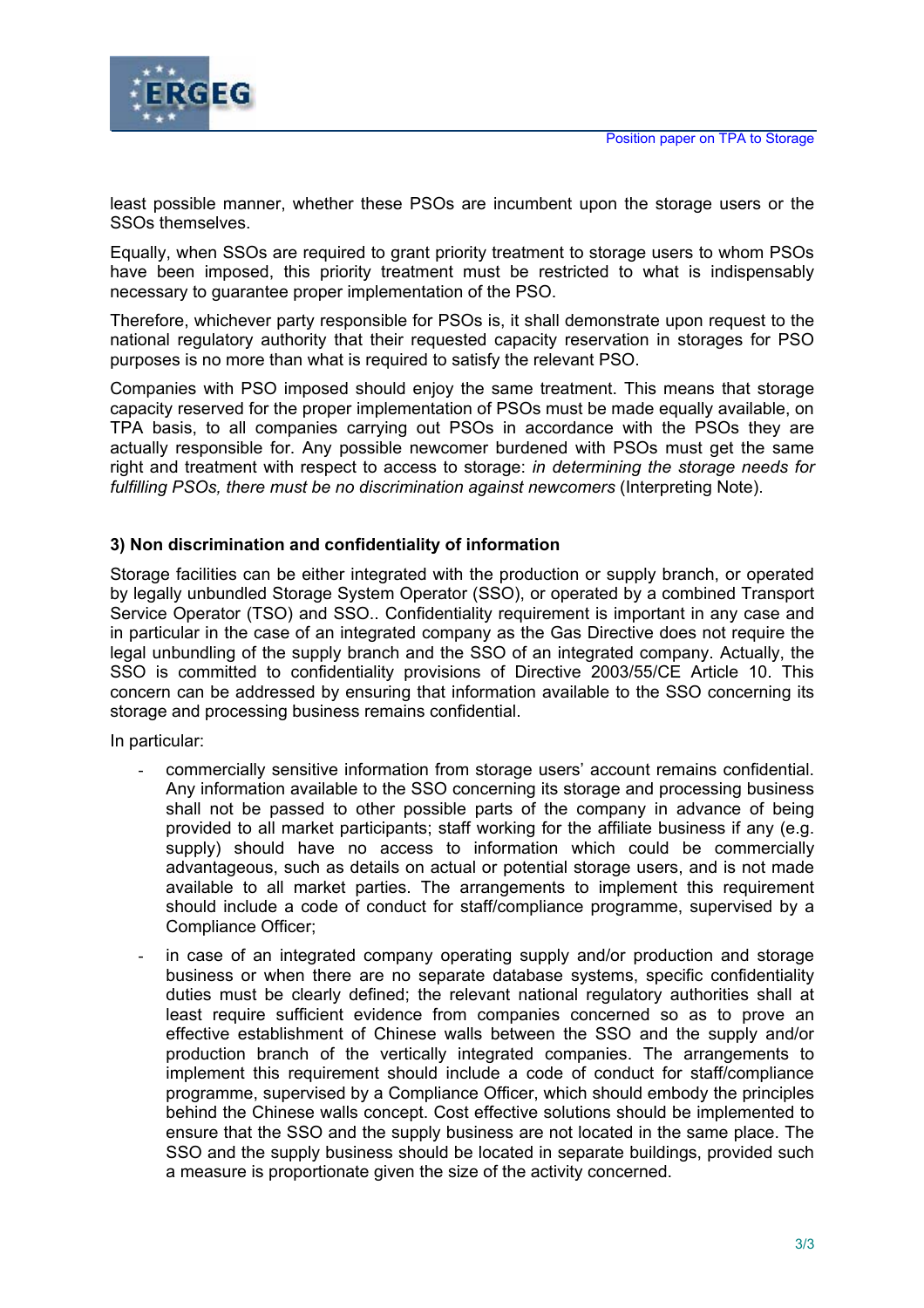

The legal separation of storage business from the competitive activities of the supply business on a voluntary basis would also help meeting the confidentiality requirements.

## **4) General rules for access to storages**

The Gas Directive makes two exceptions to TPA to storage facilities<sup>2</sup>.

The first exception relates to the storage used by TSOs for their needs. Article 2(9) of the Gas Directive allows the TSOs to reserve storage facilities or a portion of them, for carrying out their functions. The second exception is the exclusion of storage capacity needed for production purposes. In addition, at least some small storages facilities in Europe are excluded from TPA on the grounds that their exclusion has no consequences on the functioning of the gas market and does not lead to competition distortions between suppliers.

In any case, to ensure non discrimination and effective competition, exclusion of storage capacity from TPA shall not be the decision of the SSO and/or the beneficiary of the storage capacity exempted from TPA and shall be approved by relevant national regulatory authorities, with the publication of substantiated reasons.

There should be no restriction for access to storages based on customer category: the legal background is the combined disposals of Article 19(1) and the definition of customers as *wholesale and final customers of natural gas and natural gas undertakings which purchase natural gas*. Therefore there shall be TPA to storage in order to supply household customers, but also storage capacity for more advanced services has to be allocated through TPA, as e.g. traders are customers as well.

#### **5) Functioning of storages: technical constraints, storage services, secondary markets and congestion management**

Each storage facility has its own technical (operational) constraints with associated costs. TPA to storages should not undermine the well functioning of these facilities. Under these technical constraints and pursuing the efficient use of the facilities, storage operators have to offer to the users in the primary market the largest range of storage services which should comprise bundled and unbundled services, short and long term services as well as interruptible services. The use of available capacity should be maximised and should include the offer of unused capacity on an interruptible basis

In addition SSOs should facilitate secondary markets. This is all the more important when the technical and operational constraints of storages are put forward: the development of secondary markets allowing to re-trade storages services will add flexibility to the market. Nevertheless, every effort should be made to ensure that storage services available on the primary market are as flexible as possible.

These services and the facilitation of secondary markets should be developed with proper consultation with storage users to take into account market demand.

<sup>&</sup>lt;sup>2</sup> Another specific exception in the  $2^{nd}$  IGM Directive relates to the application of article 22 for new investments which includes investments in new storage facilities or to significant increases of capacity in existing infrastructures. Under this article and providing that the required conditions are met, these new infrastructures may be exempted from some provisions of the directive, mainly TPA.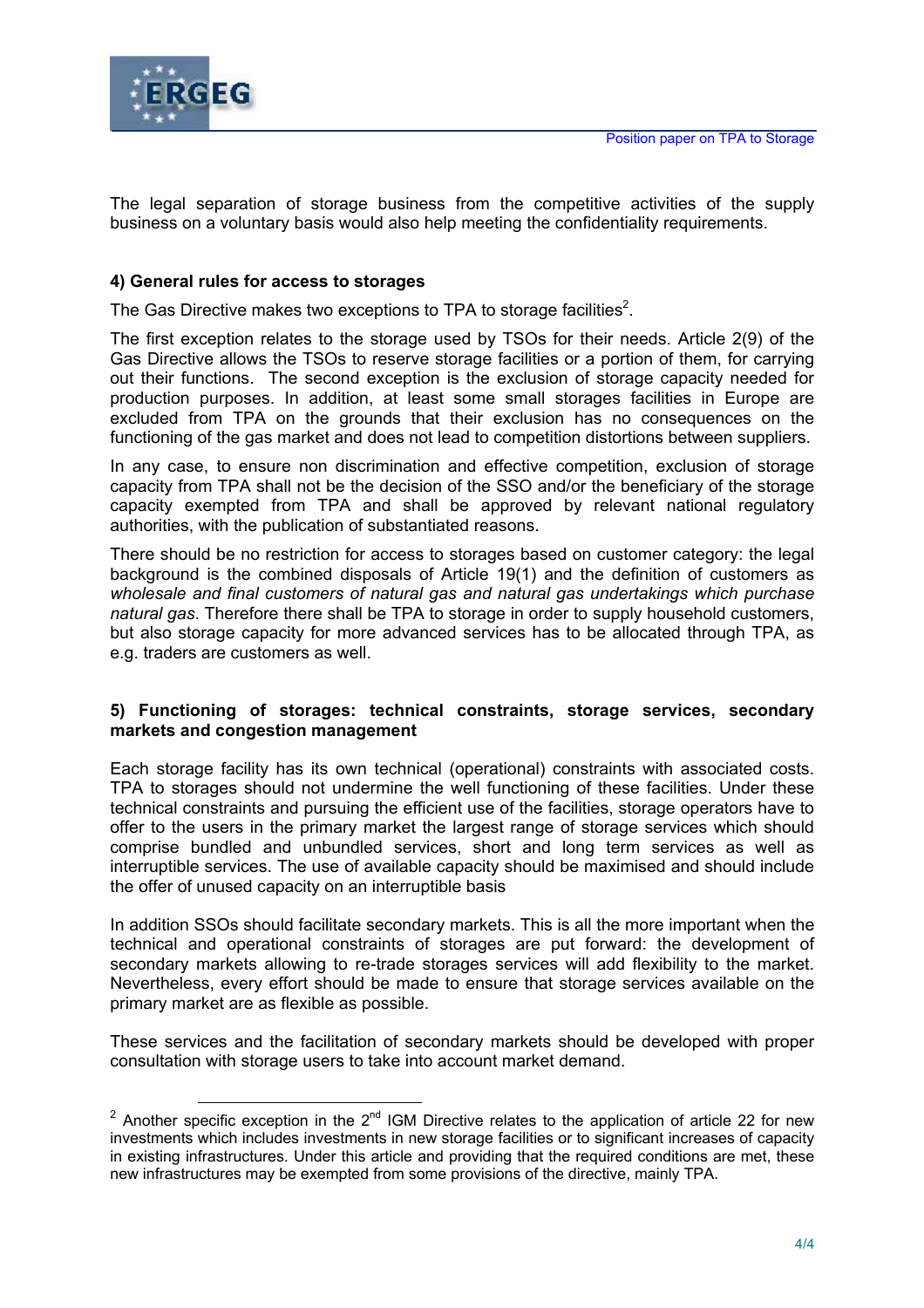

Congestion management procedures are necessary due to the fact that in some places, gas storage capacity may be scarce. The SSO shall actively endeavour to discourage capacity hoarding. If in spite of secondary market mechanisms, capacity contracted under existing storage contracts remains unused and significant and prolonged contractual congestion occurs, the national regulatory authorities may require the SSO to introduce additional mechanisms to free up this capacity.

## **6) Transparency requirements**

As stated above, information necessary to storage users should be provided on a non discriminatory basis. Transparency requirements are an essential feature to ensure effective and non discriminatory access to storages. Also, the quality of information such as information system on the internet are essential for the efficient use of storage capacity both in case of regulated and negotiated access. Necessary information includes commercial and operational information as well as planned maintenance periods.

With regard to nTPA, the directive requires "storage system operators and natural gas undertakings to publish their main commercial conditions for the use of storage". This includes the publication of the prices of the standard services to ensure that all storage users are equally treated.

Information relating specifically to a storage user's account must be kept confidential. Where a SSO considers that it is not entitled to make public all the data required, it shall provide a clear evidence to the national regulatory authorities and seek its authorization to limit publication. The national regulatory authorities shall grant or refuse the authorization on a case by case basis and publish the substantiated reasons. This assessment should be renewed on a regular basis.

The SSO should submit for approval to the national regulatory authorities any request not to publish specific data which it considers harming its commercial interests. The national regulatory authorities shall grant or refuse the authorization on a case by case basis and publish the substantiated reasons.

## **7) Tariff structures and derivation**

Where regulated, tariffs should reflect efficiently incurred costs of access to storages and include a fair return on investments. Tariffs should also be non discriminatory and promote efficient use of storage.

Where negotiated, SSOs shall not adopt any charging principles and/or tariff structures that would restrict market liquidity of storage capacity, create undue barriers to market for new entrants or hamper system enhancements and integrity. Prices should be non discriminatory: they should be the same for any storage user for the same service contracted for at the same time. They should be only subject to adaptations/changes on the grounds of varying circumstances.

Negotiations should also happen in a time frame compatible with the storage users' commercial needs.

Pursuant to Article 19 of the Gas Directive, in case of disputes, the national regulatory authority shall determine appropriate arrangements. The SSO shall maintain records to enable the regulator to determine costs of provision and prices already levied on other users of that facility for the similar services.